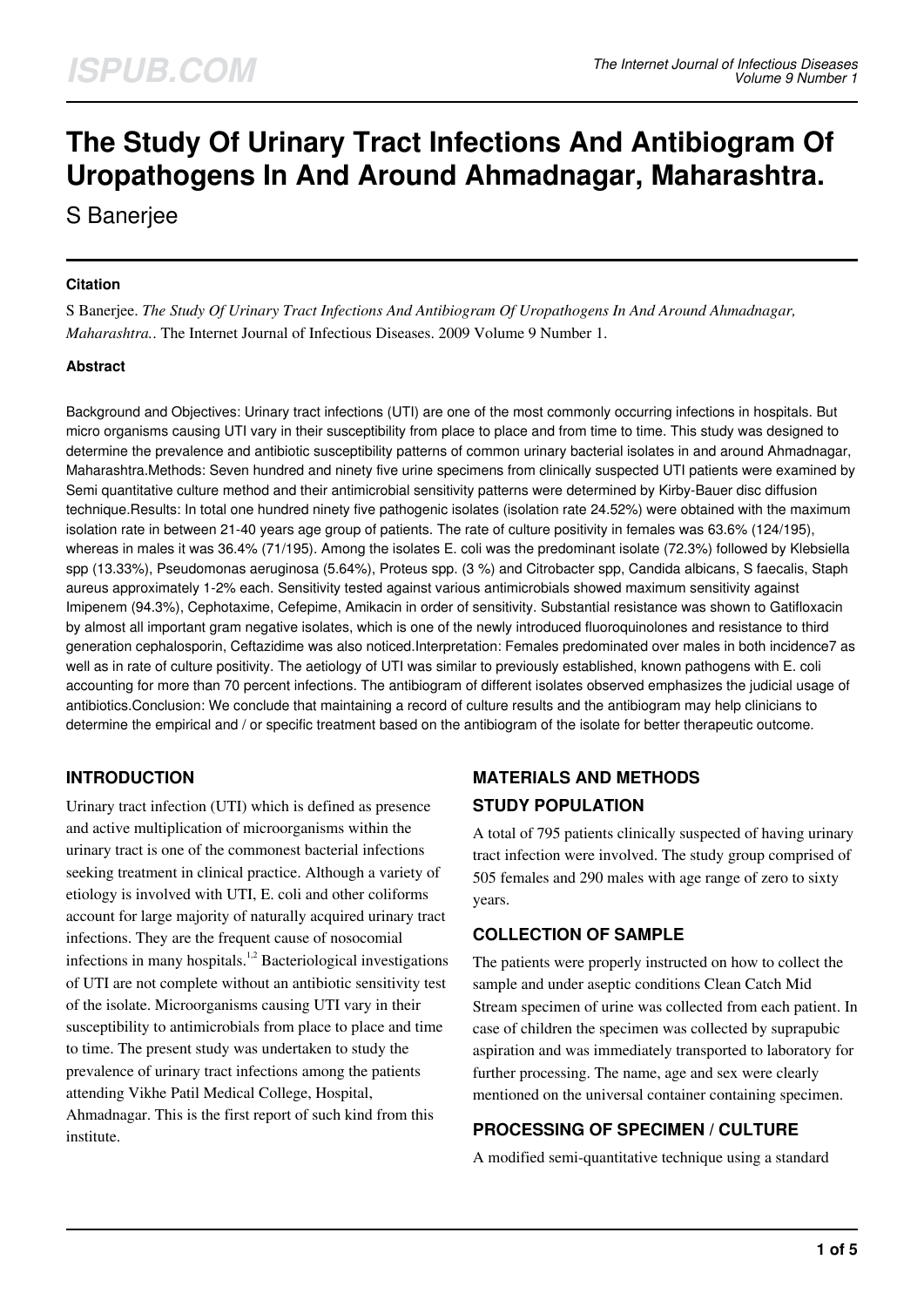calibrated bacteriological loop of urine was performed to transfer the 0.01 ml of urine sample on Blood agar and MacConkey agar media. After allowing the urine to be absorbed into the agar, the plates were then inverted and incubated at 37°C for 18-24 hrs. The colony count was done using semi quantitative method. A significant bacterial count was taken as count equal to or in excess of  $10<sup>5</sup>$  per milliliter.

## **IDENTIFICATION OF ISOLATES**

Pure isolates were identified as described by Collee et al<sup>3</sup> using morphological, cultural and biochemical characters.

## **ANTIBIOTIC SUSCEPTIBILITY TESTING**

An antibiogram was done by agar disc diffusion technique as described by Bauer et al<sup>4</sup>. Appropriate antibiotic discs were tested depending upon whether the organism was gram positive or gram negative. Interpretation of results was done based on the diameter of the zone.

## **RESULTS**

A total of 795 samples were received and examined over a time period of one and half year. The positivity of urinary tract infections was found to be 24.5% (195/795) as depicted in Table No. I. There was absence of growth in 600 (75.5%) samples. The study population comprised of 505 (63.5%) females while 290 (36.5%) were males as shown in Table III. This difference is statistically significant ( $p < 0.05$ ). The overall positivity of urine cultures is exhibited in Table IV. The rate of culture positivity in females was 63.6% (124/195), whereas in males it was 36.4% (71/195) as depicted in Table II. Age and sex wise distribution of total patients attending the laboratory for the diagnosis of urinary tract infections is shown in Table III. Amongst females, age group 21-30 years followed by 11-20 and 31-40 years and amongst males age group 31-40 were predominant age groups in terms of incidence.

Age and sex wise distribution of positive urine cultures is presented in Table IV. Comparatively higher positivity was observed in the age group of 41-50 (10.8%) compared to age group of 31-40 (8.20%) amongst the males subjects, and overall female subjects predominated over males in terms of urine culture positivity (especially age group 21-30 with 20.5% positivity) except in the age group of 41-50 years.

When the culture of urine specimens was done on MacConkey agar and Blood agar media, it was observed that the majority of the isolates were of the gram negative bacilli with Escherichia coli (72.3%) being predominant pathogen

followed by Klebsiella spp (13.3%), Ps. aeruginosa (5.64%), Proteus spp (3.07), Citrobacter spp. (1.53), Enterobacter spp. (0.51) as depicted in Table V. Amongst the total of seven gram positive isolates, 3 (1.5%) were of Candida albicans and 2 each of Streptococcus faecalis and Staph epidermidis.

Among the antimicrobials tested, Imipenem (92.7%), Cefepime (54.7%), Cephotaxime (48.43%) followed by Amikacin (43.8%) formed the major antibiotics.

Individual antimicrobial sensitivity pattern is shown in Table VI. There was varying sensitivity pattern shown by each organism for the same antimicrobial. Amongst the highest isolated organism i.e. E. coli showed highest sensitivity to Imipenem (94.3%), followed by Cefepime (51.0%) and Amikacin (41.9%). The second most in order of isolation which is Klebsiella spp. too showed highest sensitivity to Imipenem (88.5%). Besides Gatifloxacin, Nalidixic acid, Norfloxacin etc. Ampicillin was the antibiotic to which maximum resistance was noticed by all major isolates.

#### **Figure 1**

Table I: Positivity of urinary isolates among a total of 795 samples

| <b>Total number</b><br>of samples | <b>Culture positive</b> |      |        | <b>Culture negative</b> |  |
|-----------------------------------|-------------------------|------|--------|-------------------------|--|
|                                   | Number                  | %    | Number | $\frac{9}{6}$           |  |
| 795                               | 195                     | 24.5 | 600    | 75.5                    |  |

## **Figure 2**

Table II: Distribution of male & female subjects among positive cultures

| <b>Total number</b> | <b>Among Culture positive</b> |      |        |      |  |  |
|---------------------|-------------------------------|------|--------|------|--|--|
| of samples          | Male<br>Female                |      |        |      |  |  |
|                     | Number                        | %    | Number | %    |  |  |
| 195                 |                               | 36.4 | 124    | 63.6 |  |  |

## **Figure 3**

Table III: Age & sex wise distribution among total urine cultures

| <b>S. No.</b> | Age (years) | Male |      |     | Female |  |
|---------------|-------------|------|------|-----|--------|--|
|               |             | No.  | %    | No. | %      |  |
| $\mathbf{I}$  | $0 - 10$    | 31   | 3.89 | 39  | 4.90   |  |
| s.            | $11 - 20$   | 34   | 4.27 | 94  | 11.8   |  |
| э.            | 21-30       | 46   | 5.78 | 140 | 17.6   |  |
|               | $31 - 40$   | 73   | 9.18 | 80  | 10.06  |  |
| 5.            | $41 - 50$   | 61   | 7.67 | 67  | 8.42   |  |
| 6.            | $51 - 60$   | 32   | 4.02 | 57  | 7.16   |  |
|               | $>60$ vears | 13   | 1.63 | 28  | 3.52   |  |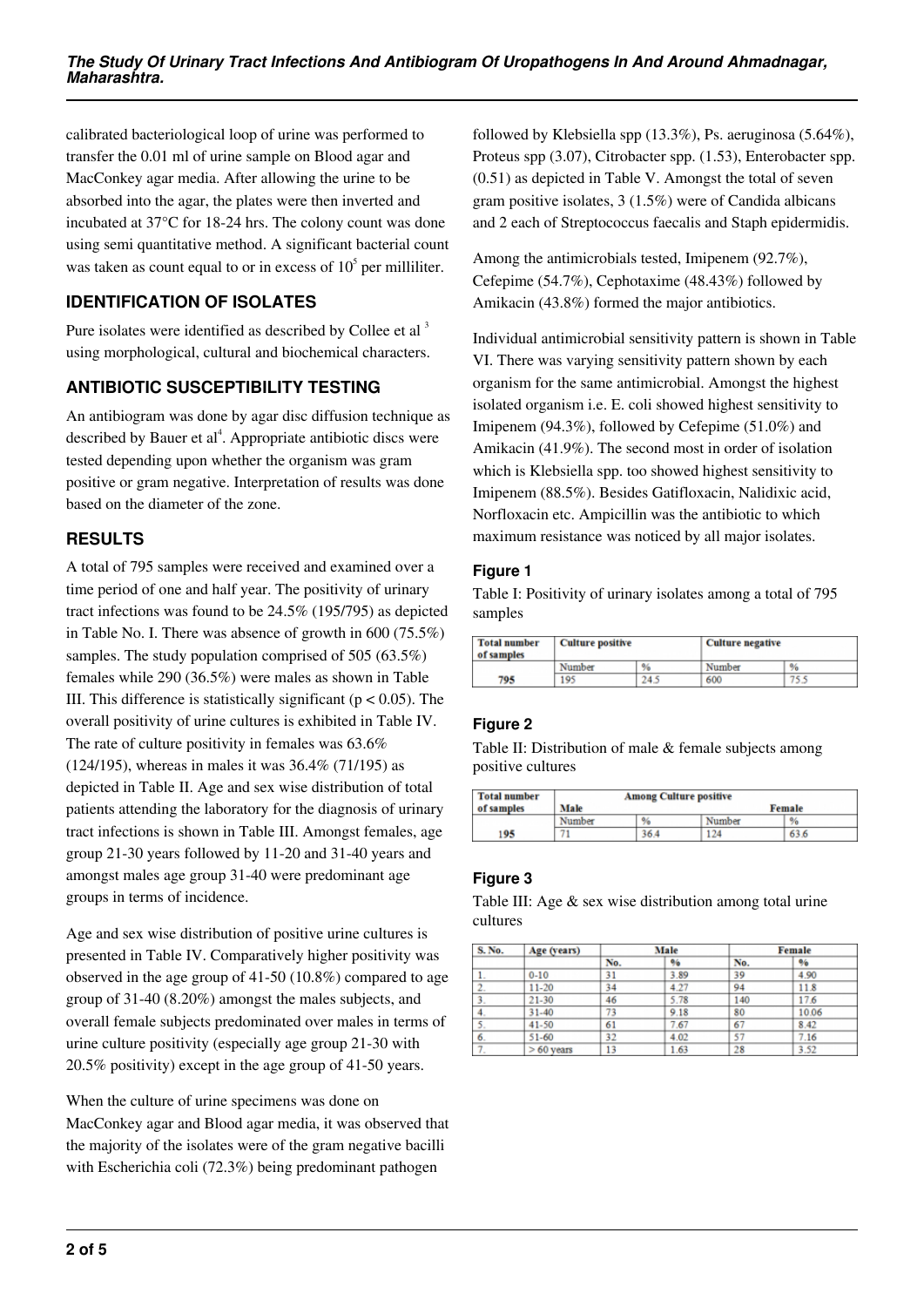### **Figure 4**

Table IV: Distribution of positive urine cultures in different age groups and sexes

| S. No | Age (years) |             | Male  |              | Female |  |
|-------|-------------|-------------|-------|--------------|--------|--|
|       |             | No positive | %     | No. positive | %      |  |
|       | $0 - 10$    |             | 1.53  |              | 2.56   |  |
|       | $11 - 20$   |             | 2.05  | 22           | 11.28  |  |
|       | $21 - 30$   | 10          | 5.12  | 40           | 20.51  |  |
|       | $31 - 40$   | 16          | 8.20  | 29           | 14.87  |  |
|       | 41-50       | 21          | 10.76 | 13           | 6.66   |  |
| 6     | $51 - 60$   | 13          | 6.66  | 14           | 7.17   |  |
|       | $>60$ years | 4           | 2.05  |              | 0.51   |  |
|       | Total       | 71          | 364   | 124          | 636    |  |

#### **Figure 5**

Table V: Distribution of total microbial isolates obtained from UTI subjects

| S. No            | Gram positive (n=7) |                |      | Gram negative (n=188) |     |       |
|------------------|---------------------|----------------|------|-----------------------|-----|-------|
|                  | organism            | No.            | 96   | Organism              | No. | 96    |
| 1.               | Staph epidermidis   | $\overline{2}$ | 1.02 | E. coli               | 141 | 723   |
| $\overline{2}$ . | S. faecalis         |                | 1.02 | Klebsiella spp.       | 26  | 13.3  |
| 3 <sub>1</sub>   | Candida albicans    |                | 1.53 | Ps. aeruginosa        | 11  | 5.7   |
| 4.               |                     |                |      | Proteus spp.          | 06  | 3.0   |
| 5.               |                     |                |      | Citrobacter spp.      | 03  | 1.6   |
| 6.               |                     |                |      | Enterobacter spp.     | 01  | 0.51  |
|                  | <b>Total</b>        |                | 3.6% | <b>Total</b>          | 188 | 96.4% |

## **Figure 6**

Table VI: Antibiotic sensitivity pattern for the total microbial isolates ( $n = 195$ )

| S. No            | Name of antibiotic      | No  | %    |
|------------------|-------------------------|-----|------|
| 1.               | Amikacin (Ak/30)        | 84  | 43.8 |
| $\overline{2}$ . | Ampicillin (A/10)       | 13  | 6.8  |
| 3.               | Cefepime (cpm/30)       | 105 | 54.7 |
| 4.               | Ceftazidime (Ca/30)     | 25  | 13.0 |
| 5.               | Chloramphenicol (C/30)  | 71  | 37.0 |
| 6.               | Cephalothin (Ch/30)     | 17  | 8.9  |
| 7.               | Cephotaxime (Ce/30)     | 93  | 48.5 |
| 8.               | Co-trimoxazole (CO/25)  | 23  | 12.0 |
| 9.               | Gatifloxacin (Gf/5)     | 32  | 16.7 |
| 10.              | Gentamycin (G/10)       | 64  | 333  |
| 11.              | Imipenem $(I/10)$       | 178 | 92.7 |
| 12.              | Nalidixic acid (Na/30)  | 13  | 6.8  |
| 13.              | Nitrofurantoin (Nf/300) | 45  | 23.5 |
| 14.              | Norfloxacin (Nx/10)     | 27  | 14.1 |

## **DISCUSSION**

Urinary tract infections are one of the most commonly diagnosed infections in our hospital and probably in every hospital set up. Micro organisms causing UTI vary in their susceptibility to antimicrobials from place to place and from time to time<sup>5</sup>. The percent positivity for urinary cultures was found to be 24.5% (195 out of 795 samples). One possible explanation behind such low positive isolation rate may be that most of these patients present with pyrexia and the urine forms a part of the septic work. Perhaps a screening urinalysis like microscopy, dipstick or nitrate test which will detect Bacteriuria may help to chose only positive specimens to be sent for culture. Similar findings were observed by other workers as well where they have reported even lesser

isolation rate of around  $17\%$ <sup>5</sup> whereas in another report the authors have reported  $44.29\%$  isolation rate<sup>6</sup>.

The prevalence of UTI occurred more in females than in males. Of the 195 isolates obtained, 124 were from females while 71 were from males. These results also agree with other reports, which showed that UTIs are more frequent in females than males during adulthood<sup>7,8,9</sup>. Males in the age group of 41-50 formed major group followed by 31-40, and 51-60 with positive urine cultures. In females however more incidences were found in the age group of 21-30 followed by 31-40 and 11-20. It seems in females the incidence seen was more at earlier age compared to that in males, where the incidence was more at more advanced age. In older men, the incidence of UTI may increase due to prostatic obstruction or subsequent instrumentation. Normally UTI in males younger than 50 years is unusual. However in our study, the number of patients studied above 60 years age group were comparatively less, hence a definitive conclusion could not be drawn. But when individually, the age group of above 60 years age is considered then out of 13 males studied, 4 yielded positive urine culture (30.76%), which goes in accordance to the findings reported by Rao et al.<sup>10</sup> Somewhat similar findings were reported by Mbata Theodore $12$  in prison inmates in Nigeria. They have reported an isolation rate of 56.7% in the age group of 52-60, although with less number of patients (2/3).

UTIs are caused by a variety of microorganisms, including both gram positive and gram negative ones. The etiology of UTI has been regarded as well established & reasonably consistent. In our study Escherichia coli (72.3%) was predominant isolate followed by Klebsiella spp. (13.33%) and Ps. aeruginosa (5.64%), Proteus spp. (5.64%) respectively. This finding agrees with other reports which indicated that gram negative bacteria mostly E. coli & Kleb. pneumoniae are the commonest pathogens isolated in patient with urinary tract infections.<sup>11-18</sup>

AST was performed by Kirby Bauer disc diffusion technique on bacterial isolates. The most useful antibiotics in this study were Imipenem, Cefepime, Cephotaxime, Amikacin, Nitrofurantoin, Chloramphenicol notably. Ampicillin, Gatifloxacin, Gentamycin, Nalidixic acid, Norfloxacin antibiotics which were used, had shown resistance. Similar findings were observed by many workers around the world.<sup>12-18</sup> The possible explanation behind the resistance showed to these antibiotics, may be because these antibiotics have been in use for a long period and must have been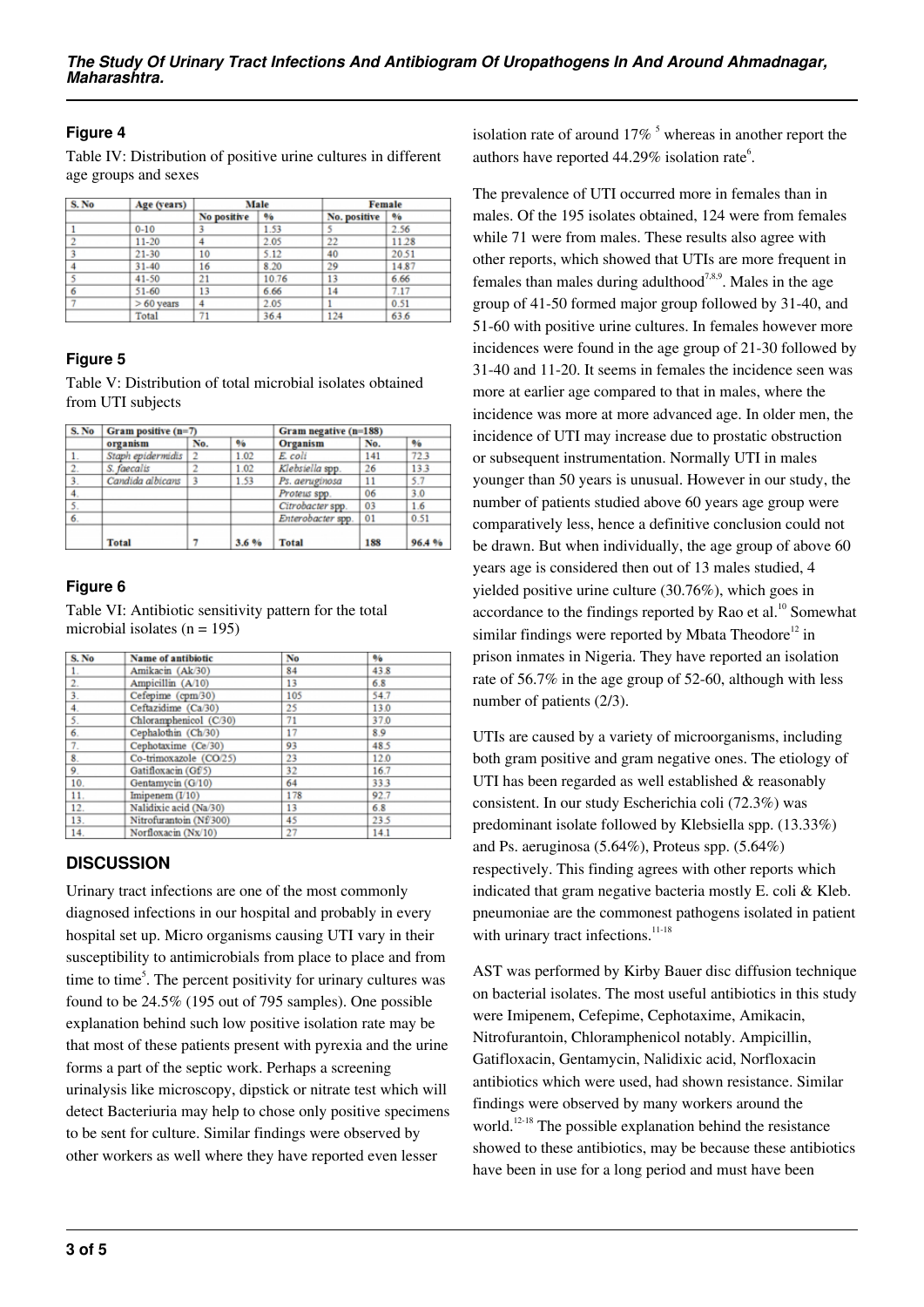abused and as a result the organisms must have developed mechanisms of circumventing their mode of action. The study showed that the Co-trimoxazole, Nalidixic acid, Norfloxacin are the drugs most commonly used for inpatients, which is reflected by the noticeable resistance shown by E. coli isolates to these antibiotics.

Two alarming findings seen in the study were that, the substantial resistance shown to Gatifloxacin by almost all important gram negative isolates, which is one of the newly introduced fluoroquinolones and resistance to third generation cephalosporin, Ceftazidime.

The study has showed that susceptibility pattern is necessary to obtain sensitivity reports before start of antibiotic treatment in cases of suspected UTI. The knowledge of antimicrobial pattern of routinely isolated uropathogens in that particular area may provide guidance to clinicians regarding the empirical treatment of UTI when therapy must be started before laboratory reports are available. We conclude that laboratories should encourage accurate bacteriological record keeping of urinary isolates and their antibiogram for better management of these cases.

### **ACKNOWLEDGEMENTS**

This work was supported by Padmashri Dr Vikhe Patil Medical College, Ahmadnagar (Maharashtra). I thank our Dean, Dr. Raul, and Dr Nalavade S. Head of the Dept of Microbiology, PDVVP Medical College & Hospital for their kind support in this work. Special thanks are given to Dr Abhijeet Diwate (Deputy Director) for his timely help and encouragement during this work. The technical assistance of all the technicians of Microbiology laboratory and Medical Record Department for providing relevant information is appreciated.

#### **References**

1. Magoha G.A.O. Nosocomial infections of the urinary tract: patterns of antibiotic use and drug resistance. East Afr Med J 1997; 74: 190–193.

2. Turck J.A., Stamm W. Nososcomial infections of the urinary tract. Amer J Med. 1981; 70: 651-654. 3. Collee JG, Duguid JP, Fraser AG and Marmion BP. Mackie & McCartney Practical Medical Microbiology, 13th Ed. Vol 2, Churchill Livingstone, Edinburgh, 1989: Pg 115. 4. Bauer A.W, Kirby W.M.M et al. Antibiotic susceptibility testing by standardized single disc method. Amer J Clin Path 1996; 451: 493-496.

5. Orrett F A, Shurland S M. The changing pattern of antimicrobial susceptibility of urinary pathogens in Trininad. Singapore Med J. 1998 June; 39(6): 256-9.

6. Akhar D H. Urinary tract infections. Diabetics and Non-Diabetic patients. Saudi Med J. 2001; 22: 326-329. 7. Akinyemi KO, Alabi SA, Taiwo NA, Omonighehin EA. Antimicrobial susceptibility pattern and plasmid profile of pathogenic bacteria isolated from subjects with urinary tract infections in Lagos, Nigeria. Nig. Qt J Hosp Med. 1997; (1): 7-11

8. Burbige KA, Retik AB, Colony A, Bauer SB, Lebowitz R. Urinary tract infection in boys. J Urol 1984; 132: 541-542 9. Ibeawuchi R, Mbata TI. Rational and irrational use of antibiotics. Afri Health 2002; 24(2): 16-18.

10. Rao BN, Rao PA, Indira M. Study of urinary tract infections with special reference to common bacterial isolates and their antibiogram in and around Visakhapatnam, Andhra Pradesh. The Indian Pract. 2007; Vol 60 (6): 355-362.

11. Mbata Theodore. Prevalence and antibiogram of urinary tract infections among prison inmates in Nigeria. The Internet J Microbiol 2007; 3(2).

12. Barnett BJ, Stephens DS. Urinary tract infections: an over view. Am J Med Sci. 1997; 314: 245-249.

13. Nassar NT. Management of urinary tract infections. J Med Liban 2000; 79: 140-2

14. Moges AF, Genetu A, and Mengistu G .Antibiotic sensitivities of common bacterial pathogens in urinary tract infection at Gondar Hospital, Ethiopia, East Afr Med J 2002; 79: 140-2.

15. Wagenlehner FM, Niemetz A, Dalhoff A, Naber KG, Spectrum and antibiotic resistance of uropathogens from hospitalized patients with urinary tract infection:  $1\neg 994$  – 2000 Int J Antimicrob Agents. 2002; 19: 557-64

16. Rafay A.M., Nsanze H. N. Multi Drug resistance of Esch. coli from the urinary tract. Saudi Med J 2003; 24(3):  $261 - 4.$ 

17. Ojumba U. C. Increasing incidence of bacterial resistance to antibiotics by isolates from the urinary tract. Niger J Clin Pract. 2005; 8: 107 -109.

18. Ferri C., Marchetti F., Nickel J. C., et al. Prevalence and clinical management of complicated urinary tract infection in Italy: a prospective multicenter epidemiological study in urological outpatients. J Chemotherapy. 2005; 17: 601 – 606.